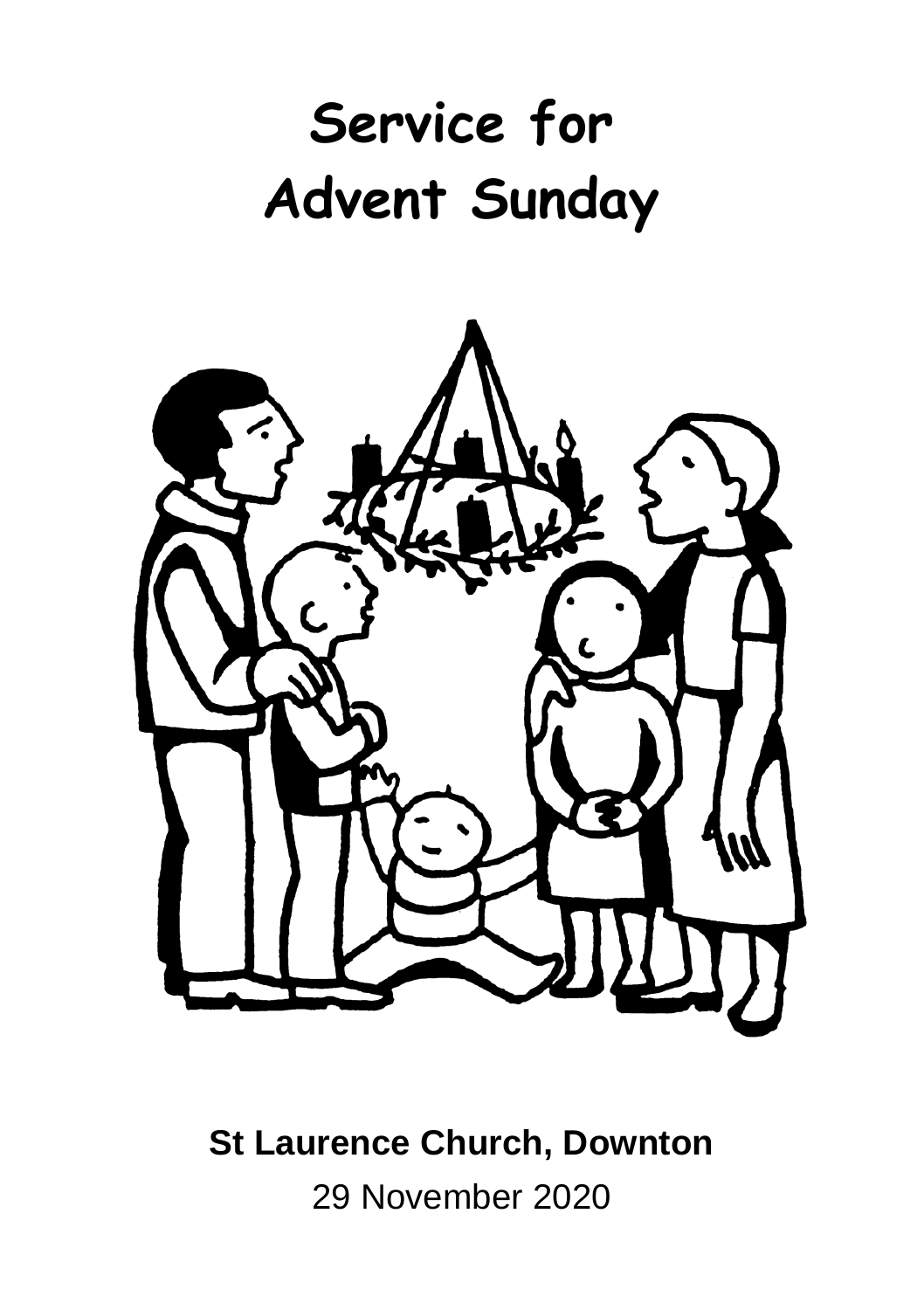# *Preparation*

#### Call to Worship

Now is the time to wake out of sleep, **for now our salvation is nearer than when we first believed.**

The night is far spent, the day is at hand: **let us therefore cast off the works of darkness and let us put on the armour of light.** *Romans 13:11-12*

As we rejoice in the gift of this new day, so may the light of your presence, O God, set our hearts on fire with love for you; now and for ever. **Amen.**

*The Team Rector introduces the service*

Hymn: Lo, he comes with clouds descending *(Lichfield Cathedral Choir)*

Lo! he comes with clouds descending, once for favoured sinners slain; thousand, thousand saints attending swell the triumph of his train. Alleluia! Alleluia! Alleluia! Christ appears on earth to reign.

Ev'ry eye shall now behold him, robed in dreadful majesty; those who set at naught and sold him, pierced, and nailed him to the tree, deeply wailing, deeply wailing, deeply wailing, shall the true Messiah see.

Those dear tokens of his Passion still his dazzling body bears, cause of endless exultation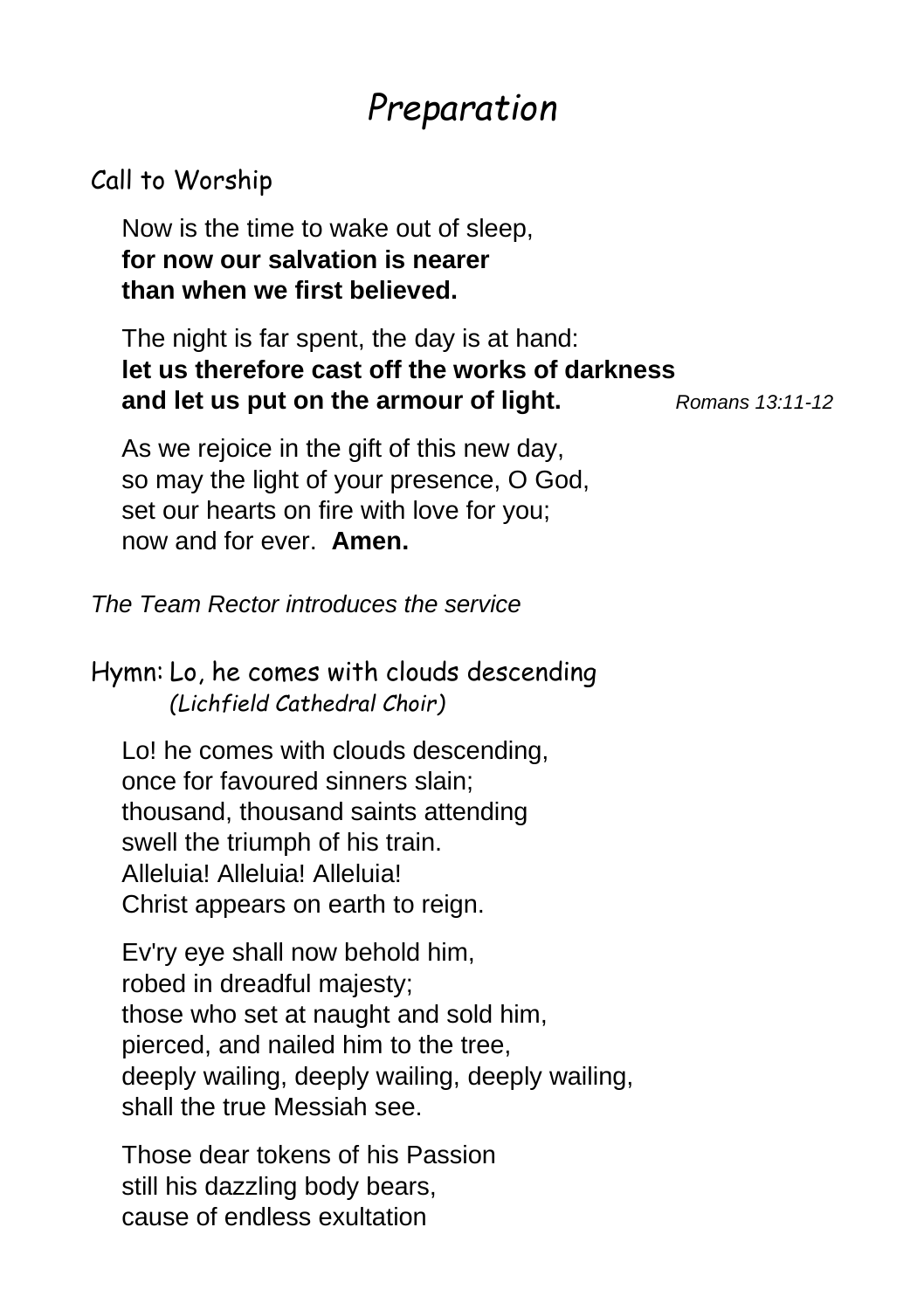to his ransomed worshipers: with what rapture, with what rapture, with what rapture gaze we on those glorious scars!

Yea, amen! let all adore thee, high on thine eternal throne: Saviour, take the pow'r and glory, claim the kingdom for thine own. Alleluia! Alleluia! Alleluia! Thou shalt reign, and Thou alone.

*Charles Wesley (1707-1788)*

Advent Wreath:

The day is near. **And so we wait.**

We wait with hope, for the broken-hearted to be healed, for the downtrodden to be lifted up. **We wait for the coming of the Christ child.**

In this meantime, **We will light a candle against the darkness.**

*We light the first candle on our Advent Wreath.*

God of Abraham and Sarah, and all the patriarchs of old, you are our Father too. You promised hope to the Israelites and you kept your promise. You promised hope in the coming of your Son and he was hope for the world. You promised hope to the early church and that hope was not denied. You promise hope to us and we pray for your continued faithfulness. As we prepare to celebrate the birth of your Son, fill our hearts and lives with this hope.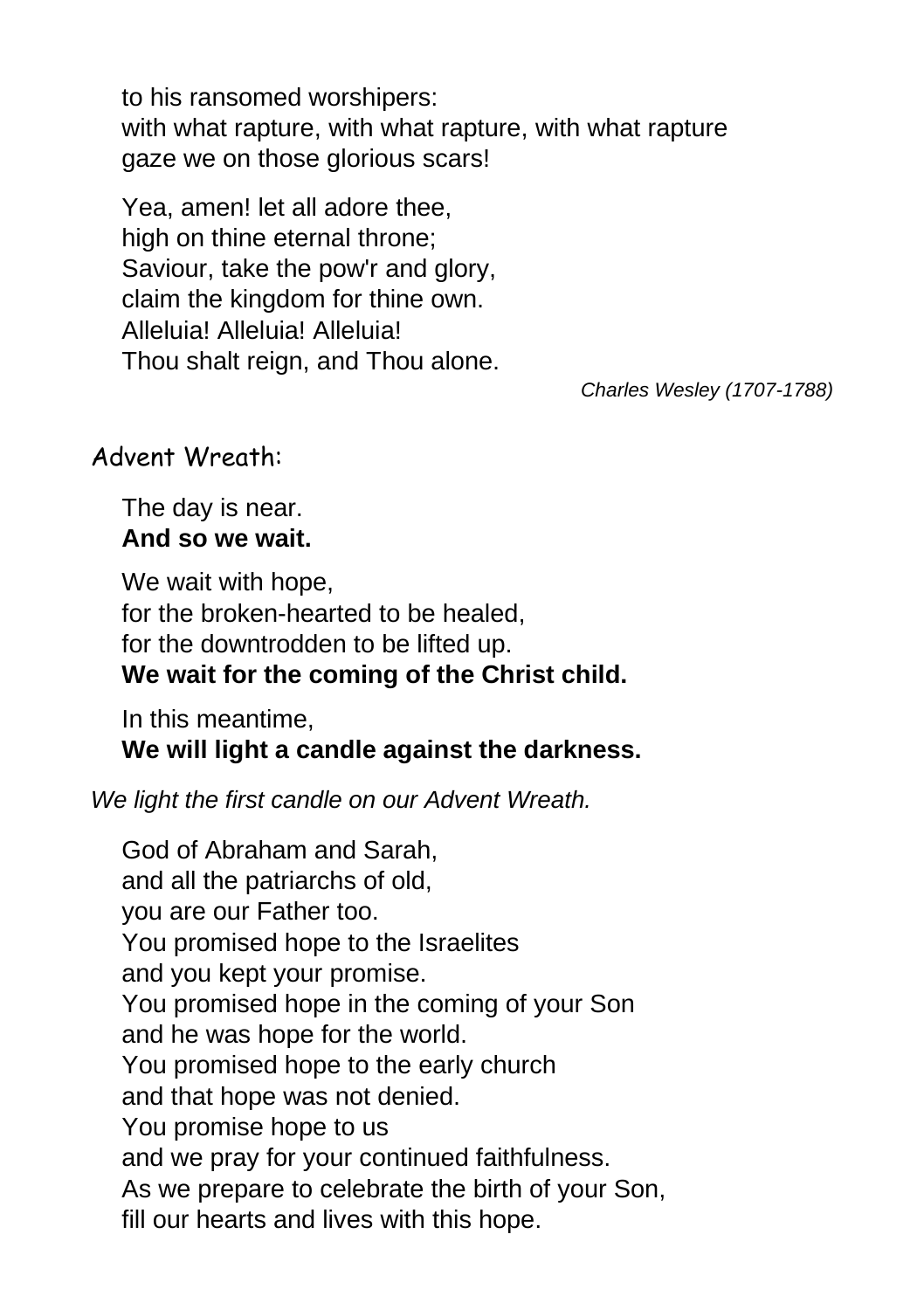We ask this through Jesus Christ, the Light who is coming into the world. **Amen.**

#### Travelling Crib:

'In those days a decree went out from Emperor Augustus that all the world should be registered. This was the first registration and was taken while Quirinius was governor of Syria. All went to their own towns to be registered. Joseph also went from the town of Nazareth in Galilee to Judea, to the city of David called Bethlehem, because he was descended from the house and family of David'. *Luke 2:1-4*

This Travelling Crib reflects our own journey in life as we search for where we belong, our true home - which can be found, of course, with God alone.

May the blessings of God be upon us all, as we remember Mary and Joseph on their journey towards Bethlehem, and as we prepare for the coming of Jesus in our lives and in the world. **Amen.**

Prayer for the nation - the prayer for this week:

Lord Jesus Christ,

in these dark and difficult days, we turn our hearts to you. In ages past, you have delivered our nation from disaster. Do it again, we pray. Give wisdom beyond human wisdom to our leaders, Give strength beyond human strength to the NHS and all our frontline workers. Give comfort beyond human comfort to the elderly and all who grieve. Lord Jesus Christ, in these dark and difficult days, turn your face towards us, have mercy upon us, and heal our land, we pray. **Amen.**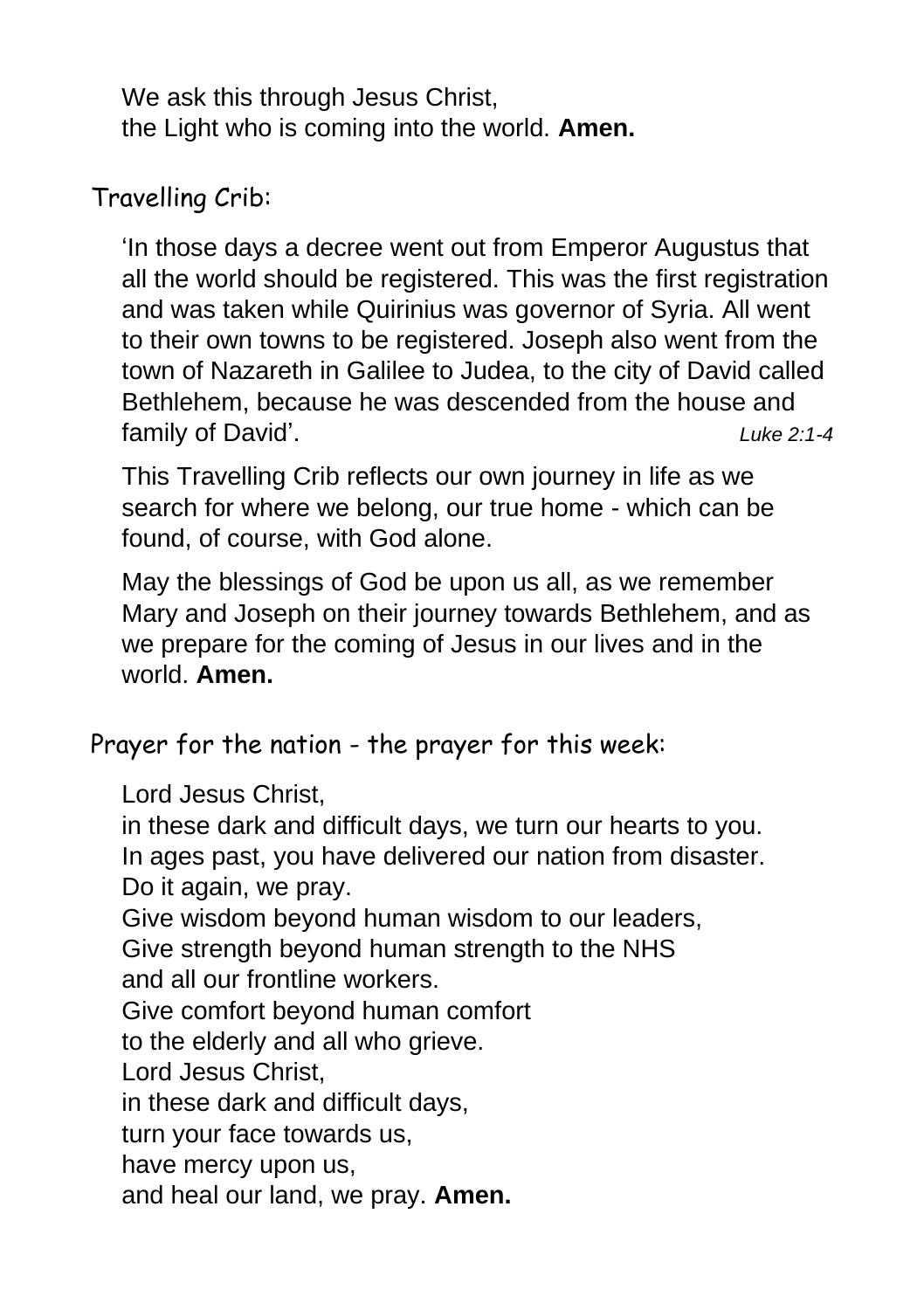# *The Liturgy of the Word*

Readings:

1 Corinthians 1:3-9

Mark 13:24-end

*After each reading:*

This is the word of the Lord. **Thanks be to God.**

Reflection

Music: Wake, O wake, with tidings thrilling *(Sheffield Cathedral Choir)*

## *Prayers*

*We are led in a time of prayer*

*This response is used:* Maranatha, **Amen. Come, Lord Jesus.**

*The Lord's Prayer is said:*

Awaiting his coming in glory, let us pray with confidence as our Saviour has taught us

**Our Father, who art in heaven, hallowed be thy name; thy kingdom come; thy will be done; on earth as it is in heaven. Give us this day our daily bread. And forgive us our trespasses, as we forgive those who trespass against us. And lead us not into temptation;**